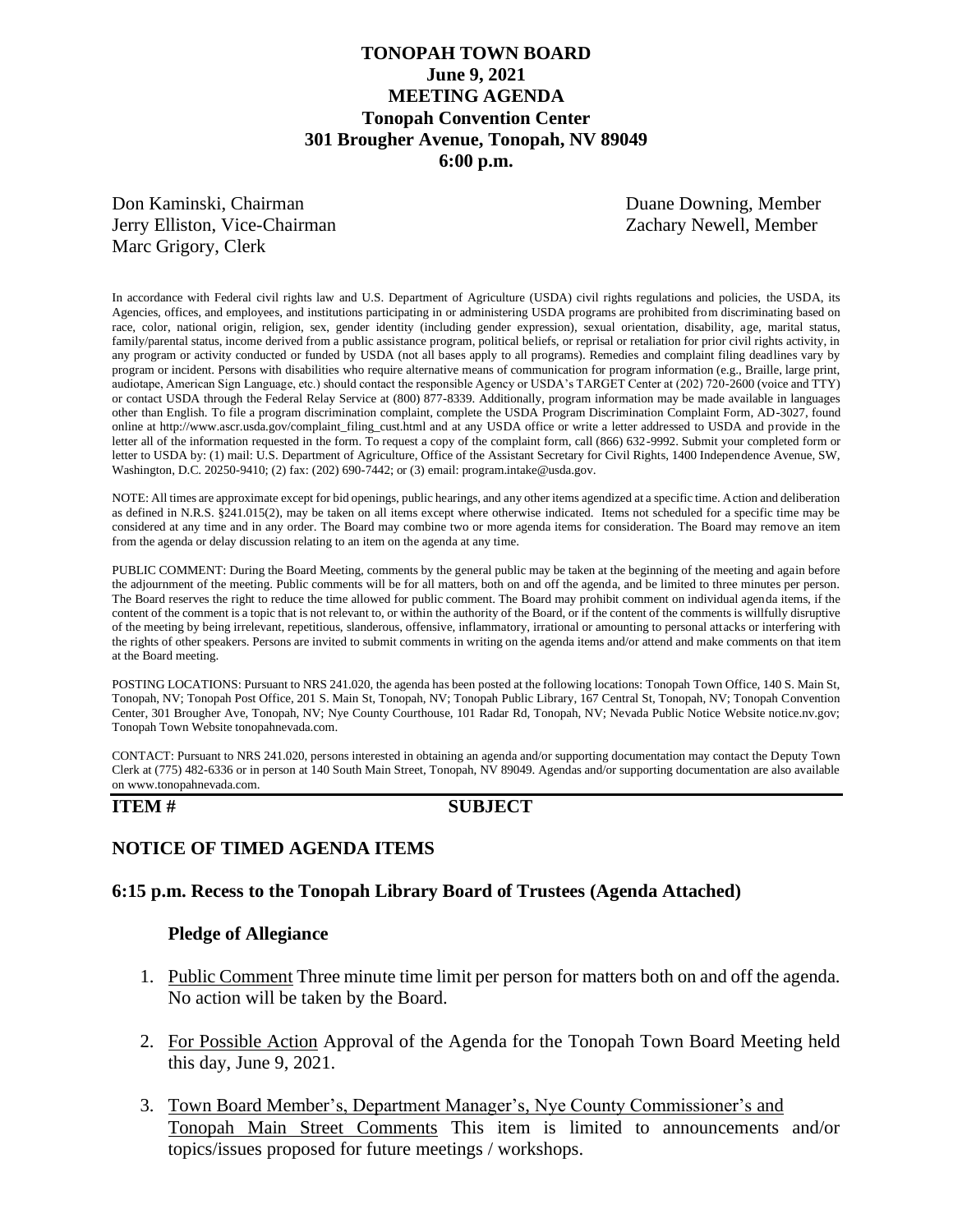- 4. [For Possible Action](https://www.tonopahnevada.com/agendas/backup-2021/6-9-2021-item-4.pdf) Discussion, deliberation, and possible action to amend the Convention Center rates to include a rental fee for the chair covers. (Petitioner: Tourism & Events Coordinator Kat Galli)
- 5. [For Possible Action](https://www.tonopahnevada.com/agendas/backup-2021/6-9-2021-item-5.pdf) Discussion, deliberation, and possible decision to approve a fee agreement with Porter Simon (Steve Gross) to provide legal services in connection with review of a draft service agreement. (Petitioner: Administrative Manager Chris Mulkerns)
- 6. [For Possible Action](https://www.tonopahnevada.com/agendas/backup-2021/6-9-2021-item-6.pdf) Discussion, deliberation, and possible action to contract with Star Yoga/Amy Meier to host free to the community yoga classes at the Tonopah Convention Center. (Petitioner: Tourism & Events Coordinator Kat Galli)
- 7. [For Possible Action](https://www.tonopahnevada.com/agendas/backup-2021/6-9-2021-item-7.pdf) Discussion, deliberation, and possible decision to approve a form of use agreement and associated fees to be utilized in connection with the Tonopah Historic Mining Park property as a wedding venue. (Petitioner: Administrative Manager Chris Mulkern)
- 8. [For Possible Action](https://www.tonopahnevada.com/agendas/backup-2021/6-9-2021-item-8.pdf) Discussion, deliberation, and possible decision to authorize staff to submit to the Nye County Public Works Director, five location s for proposed LED street lighting with the Town of Tonopah on Nye County streets, as part of a grant received by the County. (Petitioner: Administrative Manager Chris Mulkern)
- 9. [For Possible Action](https://www.tonopahnevada.com/agendas/backup-2021/6-9-2021-item-9.pdf) Discussion, deliberation, and possible action to choose option and approve parking lot designs for the Convention Center West and Convention Center Southeast parking lots associated with the CDBG Union Plaza and Convention Center parking Lots Project. (Petitioner: Administrative Manager Chris Mulkern)
- 10. For Possible Action Discussion, deliberation, and possible action on Department Budget Reports.
- 11. For Possible Action Discussion, deliberation, and possible action on Department Staff Reports:
	- a) Town Administration
	- b) Town Maintenance
	- c) Fire Department
	- d) Pool
	- e) Parks
	- f) Fairgrounds
	- g) Joe Friel Sports Complex
	- h) Tonopah Historic Mining Park
	- i) Convention Center
	- j) Tourism/Events, Room Tax
	- k) Capital Projects
	- l) Tonopah Public Utilities Water Fund: Administration, Operations, Distribution, Transmissions, Wells
	- m) Tonopah Public Utilities Sewer Fund: Administration, Operations, Treatment Plant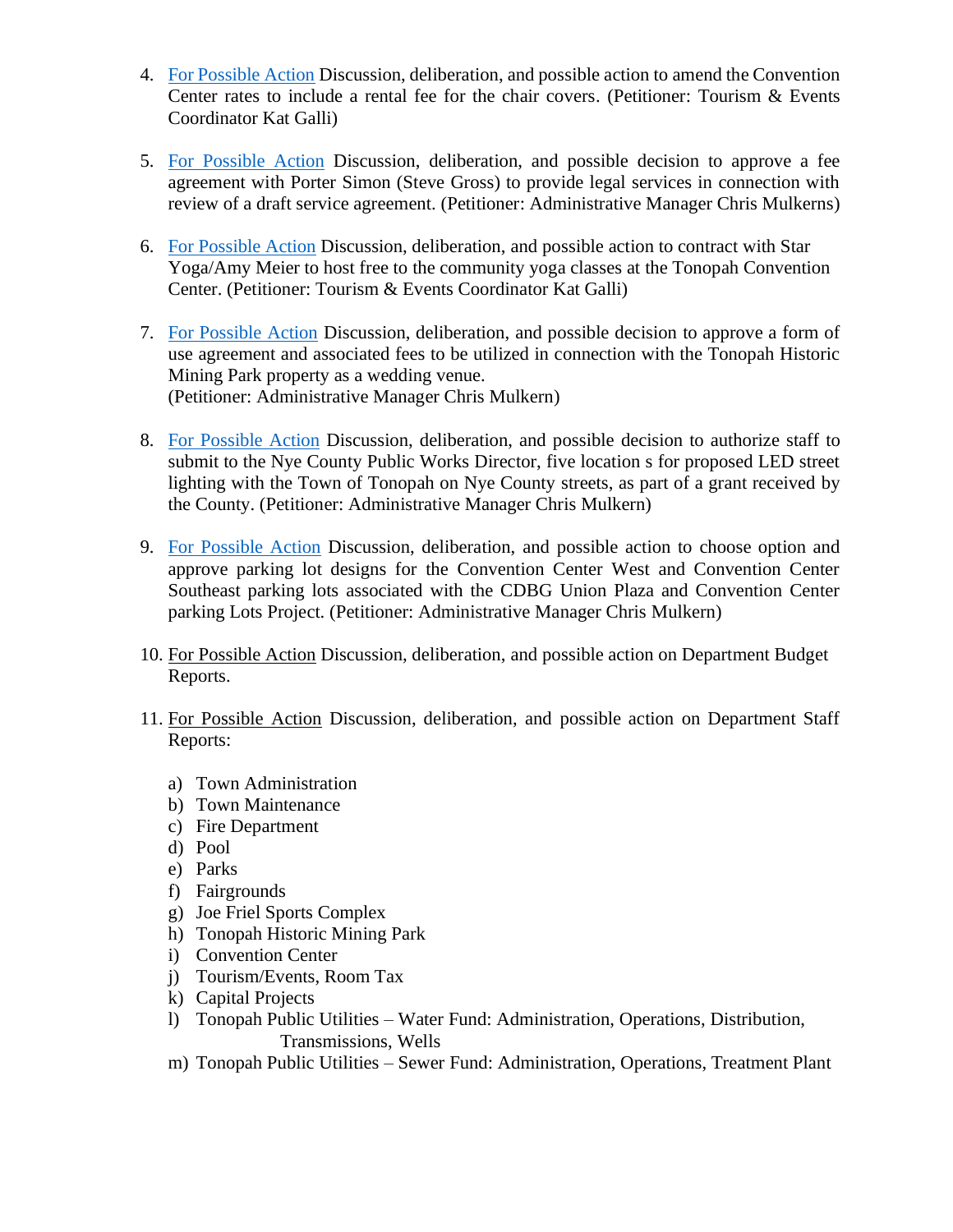- 12. Correspondence Review and discussion; no action will be taken.
- 13. For Possible Action Approval of vouchers for payment.
- 14. Public Comment Three minute time limit per person for matters both on and off the agenda. No action will be taken by the Board.
- 15. For Possible Action Adjourn.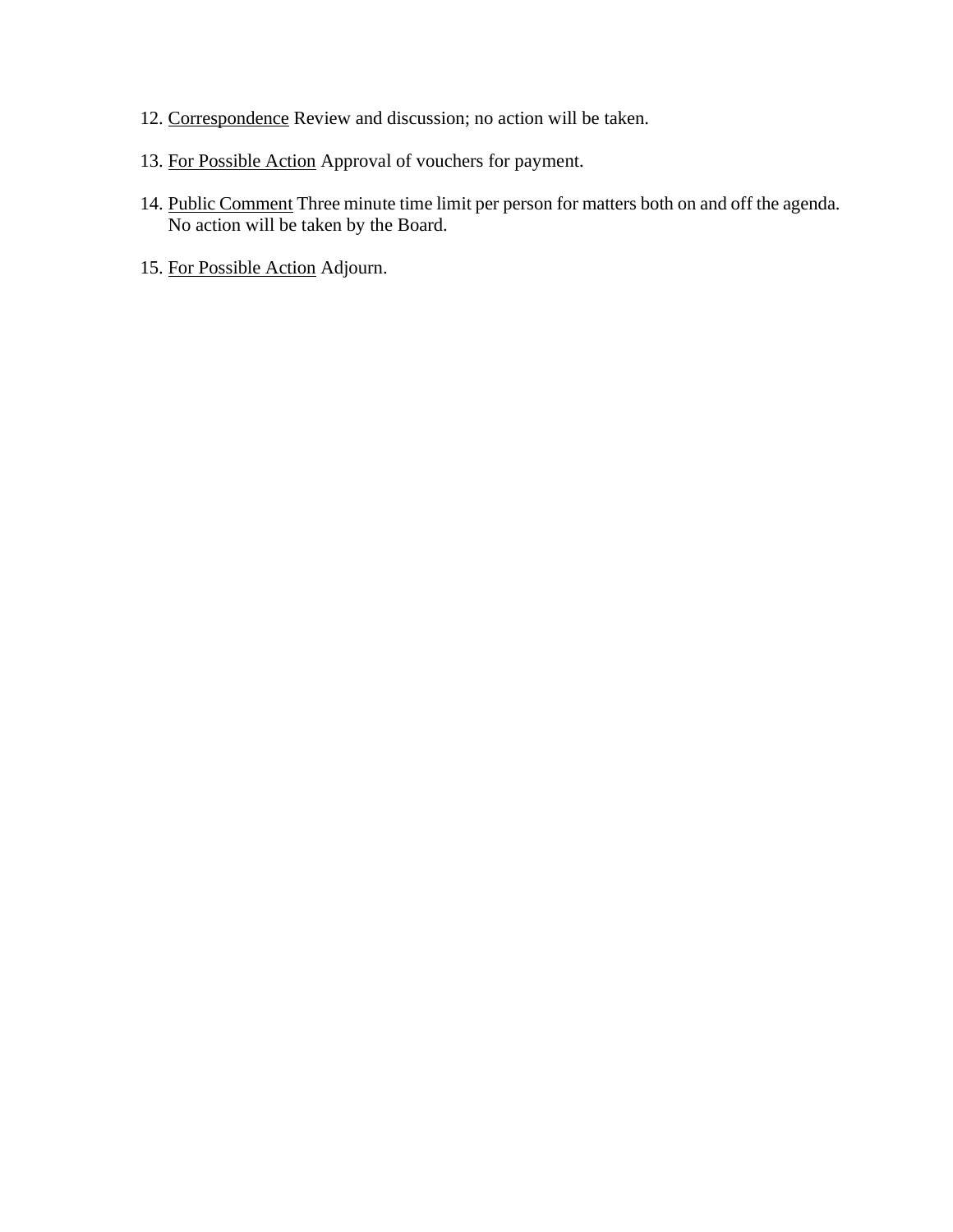# **TONOPAH LIBRARY DISTRICT BOARD OF TRUSTEES June 9, 2021 MEETING AGENDA Tonopah Convention Center 301 Brougher Avenue, Tonopah, NV 89049 6:15 p.m.**

Duane Downing, Chairman Jerry Elliston, Trustee Don Kaminski, Vice-Chairman Zachary Newell, Trustee Marc Grigory, Clerk

In accordance with Federal civil rights law and U.S. Department of Agriculture (USDA) civil rights regulations and policies, the USDA, its Agencies, offices, and employees, and institutions participating in or administering USDA programs are prohibited from discriminating based on race, color, national origin, religion, sex, gender identity (including gender expression), sexual orientation, disability, age, marital status, family/parental status, income derived from a public assistance program, political beliefs, or reprisal or retaliation for prior civil rights activity, in any program or activity conducted or funded by USDA (not all bases apply to all programs). Remedies and complaint filing deadlines vary by program or incident. Persons with disabilities who require alternative means of communication for program information (e.g., Braille, large print, audiotape, American Sign Language, etc.) should contact the responsible Agency or USDA's TARGET Center at (202) 720-2600 (voice and TTY) or contact USDA through the Federal Relay Service at (800) 877-8339. Additionally, program information may be made available in languages other than English. To file a program discrimination complaint, complete the USDA Program Discrimination Complaint Form, AD-3027, found online at http://www.ascr.usda.gov/complaint\_filing\_cust.html and at any USDA office or write a letter addressed to USDA and provide in the letter all of the information requested in the form. To request a copy of the complaint form, call (866) 632-9992. Submit your completed form or letter to USDA by: (1) mail: U.S. Department of Agriculture, Office of the Assistant Secretary for Civil Rights, 1400 Independence Avenue, SW, Washington, D.C. 20250-9410; (2) fax: (202) 690-7442; or (3) email: program.intake@usda.gov.

NOTE: All times are approximate except for bid openings, public hearings, and any other items agendized at a specific time. Action and deliberation as defined in N.R.S. §241.015(2), may be taken on all items except where otherwise indicated. Items not scheduled for a specific time may be considered at any time and in any order. The Board may combine two or more agenda items for consideration. The Board may remove an item from the agenda or delay discussion relating to an item on the agenda at any time.

PUBLIC COMMENT: During the Board Meeting, comments by the general public may be taken at the beginning of the meeting and again before the adjournment of the meeting. Public comments will be for all matters, both on and off the agenda, and be limited to three minutes per person. The Board reserves the right to reduce the time allowed for public comment. The Board may prohibit comment on individual agenda items, if the content of the comment is a topic that is not relevant to, or within the authority of the Board, or if the content of the comments is willfully disruptive of the meeting by being irrelevant, repetitious, slanderous, offensive, inflammatory, irrational or amounting to personal attacks or interfering with the rights of other speakers. Persons are invited to submit comments in writing on the agenda items and/or attend and make comments on that item at the Board meeting.

POSTING LOCATIONS: Pursuant to NRS 241.020, the agenda has been posted at the following locations: Tonopah Town Office, 140 S. Main St, Tonopah, NV; Tonopah Post Office, 201 S. Main St, Tonopah, NV; Tonopah Public Library, 167 Central St, Tonopah, NV; Tonopah Convention Center, 301 Brougher Ave, Tonopah, NV; Nye County Courthouse, 101 Radar Rd, Tonopah, NV; Nevada Public Notice Website notice.nv.gov; Tonopah Town Website tonopahnevada.com.

CONTACT: Pursuant to NRS 241.020, persons interested in obtaining an agenda and/or supporting documentation may contact the Deputy Town Clerk at (775) 482-6336 or in person at 140 South Main Street, Tonopah, NV 89049. Agendas and/or supporting documentation are also available on www.tonopahnevada.com.

**ITEM # SUBJECT**

- 1. Public Comment Three minute time limit per person for matters both on and off the agenda. No action will be taken by the Board.
- 2. For Possible Action Approval of the Agenda for the Tonopah Library District Board of Trustees Meeting held this day, June 9, 2021.
- 3. Library Board Member's and Manager's Comments This item is limited to announcements and/or topics/issues proposed for future meetings / workshops.